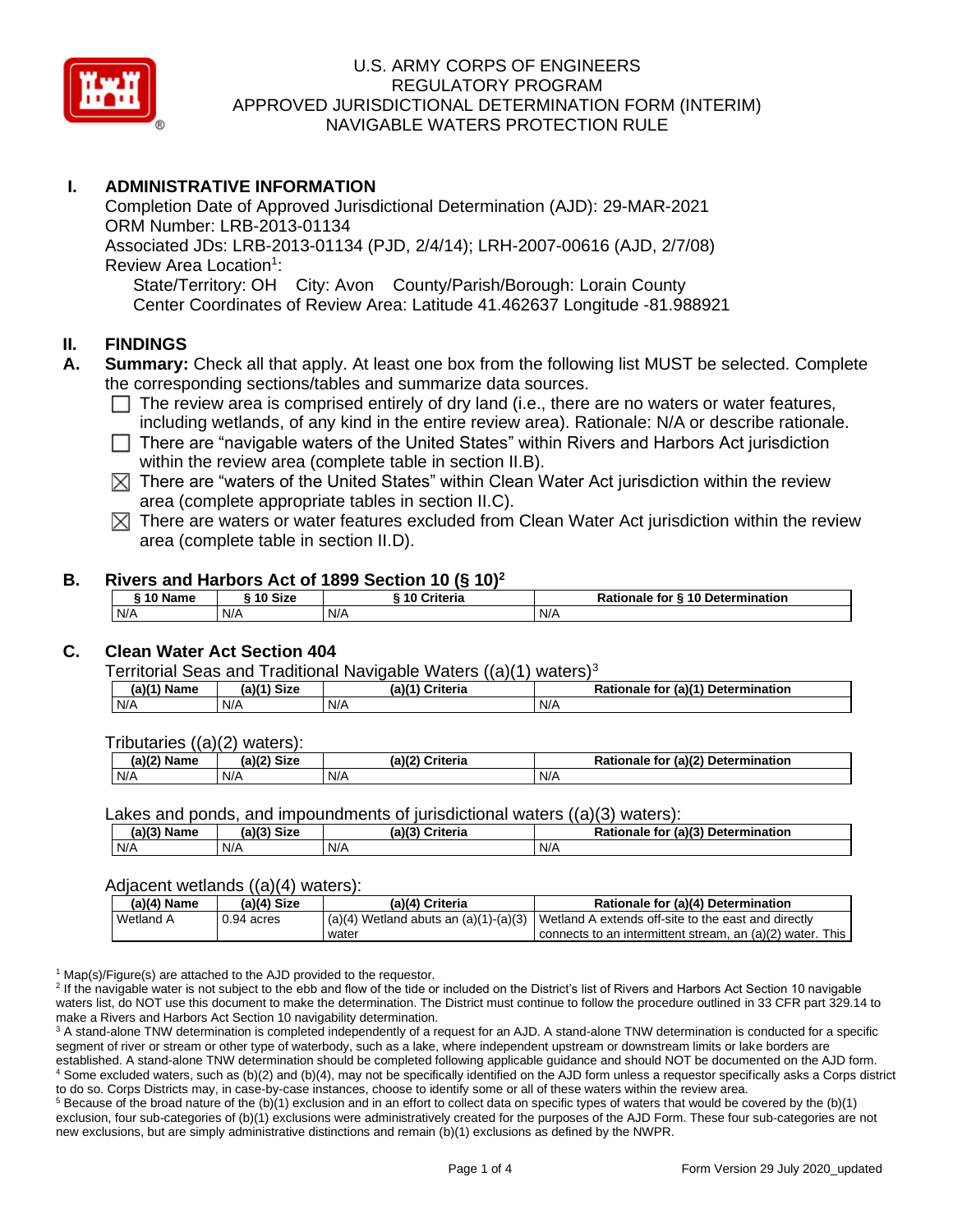

|  |  | water flows north to Porter Creek which goes to Lake<br>Erie, an (a)(1) water. That the wetland extends to the<br>stream is based on review of remote tools including |
|--|--|-----------------------------------------------------------------------------------------------------------------------------------------------------------------------|
|  |  | aerial imagery, the on-site observation of wetland                                                                                                                    |
|  |  | hydrology and hydrophytic plants, and the geomorphic                                                                                                                  |
|  |  | position of the area. In addition, the mapped                                                                                                                         |
|  |  | delineation of Wetland A ends abruptly at the eastern                                                                                                                 |
|  |  | border of the project area indicating Wetland A extends                                                                                                               |
|  |  | off-site. Also a previous AJD (Rapanos) of the site                                                                                                                   |
|  |  | (LRH-2007-00616) shows Wetland A connecting to the                                                                                                                    |
|  |  | intermittent stream (called Ditch 3 in the previous AJD).                                                                                                             |
|  |  | The off-site stream is indicated on the Soil Survey of                                                                                                                |
|  |  | Lorain County as an intermittent stream. The stream is                                                                                                                |
|  |  | also intermittent based on the presence of water                                                                                                                      |
|  |  | adjacent to Wetland A in ConnectExplorer aerials dated                                                                                                                |
|  |  | 11/25/13, 4/4/15, 4/7/18, 12/14/18, 3/26/19, 4/11/20,                                                                                                                 |
|  |  | and 7/29/20 when the Antecedent Precipitation Tool                                                                                                                    |
|  |  | conditions were normal indicating the stream flows                                                                                                                    |
|  |  | more than in response to storm events.                                                                                                                                |

# **D. Excluded Waters or Features**

Excluded waters  $((b)(1) - (b)(12))^4$ :

| <b>Exclusion Name</b> | $\cup$ ( $\cup$ /( $\cup$ /( $\cup$ /( $\cup$ // $\cup$ // $\cup$<br><b>Exclusion Size</b> | Exclusion <sup>5</sup>                                                                                                                                                                                                    | <b>Rationale for Exclusion Determination</b>                                                                                                                                                                                                                                                                                                                                                                                                                                                                                                                                                                                                                                                                                                                                                                                                                              |
|-----------------------|--------------------------------------------------------------------------------------------|---------------------------------------------------------------------------------------------------------------------------------------------------------------------------------------------------------------------------|---------------------------------------------------------------------------------------------------------------------------------------------------------------------------------------------------------------------------------------------------------------------------------------------------------------------------------------------------------------------------------------------------------------------------------------------------------------------------------------------------------------------------------------------------------------------------------------------------------------------------------------------------------------------------------------------------------------------------------------------------------------------------------------------------------------------------------------------------------------------------|
| Pond                  | $0.19$ acres                                                                               | (b)(8) Artificial lake/pond<br>constructed or excavated in upland<br>or a non-jurisdictional water, so long<br>as the artificial lake or pond is not<br>an impoundment of a jurisdictional<br>water that meets $(c)(6)$ . | Based on HistoricAerials.com aerial photos, the pond<br>appeared between 1970 and 1982 around the same<br>time as the construction of adjacent Interstate 90. The<br>pond was constructed is in an area mapped as Miner<br>soils which are 66-99% hydric but based on available<br>aerial photography (1952, 1962, 1970) there is no<br>conclusive evidence the area was a wetland when the<br>pond was built. Based on the Corps site visit, the pond<br>does not connect to Wetland A. There is no evidence to<br>indicate that this pond is an impoundment of a<br>jurisdictional water. The off-site stream discussed in<br>the "Adjacent wetlands $((a)(4)$ waters)" section above is<br>520 feet away from the pond.                                                                                                                                                |
| Wetland B             | $0.23$ acres                                                                               | (b)(1) Non-adjacent wetland                                                                                                                                                                                               | The closest stream to Wetland B is the off-site<br>intermittent stream discussed in the "Adjacent wetlands"<br>$((a)(4)$ waters)" section above which is 410 feet away<br>and therefore Wetland B doesn't abut an (a)(1)-(a)(3)<br>water. In addition it isn't inundated by flooding from an<br>$(a)(1)-(a)(3)$ water in a typical year. According to the<br>ConnectExplorer, this wetland is<br>located approximately 1.7 linear feet higher in<br>elevation than the stream. Based on the<br>horizontal and vertical distance from the stream,<br>this wetland will not be flooded by the stream in<br>a typical year. This wetland is surrounded by<br>uplands and is entirely on-site. The entire<br>perimeter was observed and no connections to an<br>(a)(1)-(a)3) water were observed. It isn't physically<br>separated from an (a)(1)-(a)(3) water by any natural |

 $1$  Map(s)/Figure(s) are attached to the AJD provided to the requestor.

<sup>2</sup> If the navigable water is not subject to the ebb and flow of the tide or included on the District's list of Rivers and Harbors Act Section 10 navigable waters list, do NOT use this document to make the determination. The District must continue to follow the procedure outlined in 33 CFR part 329.14 to make a Rivers and Harbors Act Section 10 navigability determination.

<sup>3</sup> A stand-alone TNW determination is completed independently of a request for an AJD. A stand-alone TNW determination is conducted for a specific segment of river or stream or other type of waterbody, such as a lake, where independent upstream or downstream limits or lake borders are established. A stand-alone TNW determination should be completed following applicable guidance and should NOT be documented on the AJD form. <sup>4</sup> Some excluded waters, such as (b)(2) and (b)(4), may not be specifically identified on the AJD form unless a requestor specifically asks a Corps district to do so. Corps Districts may, in case-by-case instances, choose to identify some or all of these waters within the review area.

 $5$  Because of the broad nature of the (b)(1) exclusion and in an effort to collect data on specific types of waters that would be covered by the (b)(1) exclusion, four sub-categories of (b)(1) exclusions were administratively created for the purposes of the AJD Form. These four sub-categories are not new exclusions, but are simply administrative distinctions and remain (b)(1) exclusions as defined by the NWPR.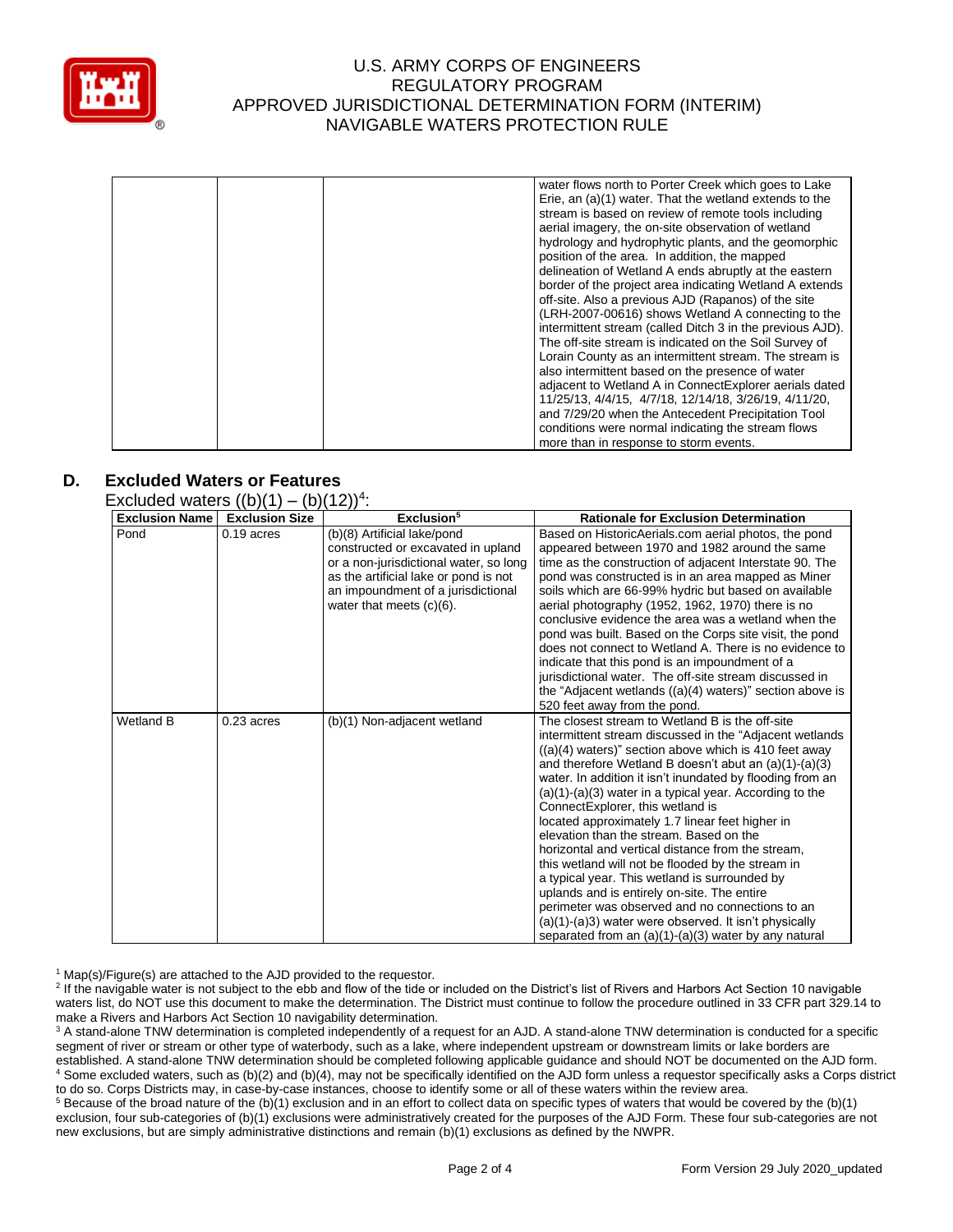

| I this wetland is non-adiacent. |
|---------------------------------|
|---------------------------------|

# **III. SUPPORTING INFORMATION**

- **A. Select/enter all resources** that were used to aid in this determination and attach data/maps to this document and/or references/citations in the administrative record, as appropriate.
	- \_X\_ Information submitted by, or on behalf of, the applicant/consultant: Wetland Delineation (HZW Environmental Consultants, August 17, 2020)
		- This information is sufficient for purposes of this AJD. Rationale: N/A
			- Data sheets prepared by the Corps: Title(s) and/or date(s).
	- Photographs: Aerial: ConnectExplorer (11/25/13, 4/4/15, 4/8/17, 4/7/18, 12/14/18, 3/26/19, 4/11/20, 7/29/20), Google Earth (4/6/12, 8/20/20), HistoricAerials.com (1952, 1962, 1970, 1982)
	- \_X\_ Corps Site visit(s) conducted on: October 6, 2020
	- \_X\_ Previous Jurisdictional Determinations (AJDs or PJDs): LRB-2013-01134 (2/4/14); LRH-2007- 00616 (2/7/08)
	- X\_ Antecedent Precipitation Tool: provide detailed discussion in Section III.B.
	- X USDA NRCS Soil Survey: Web Soil Survey [\(https://websoilsurvey.nrcs.usda.gov/app/,](https://websoilsurvey.nrcs.usda.gov/app/) site accessed 9/29/20).
	- USFWS NWI maps: Ohio Reg Viewer LRB (site accessed 3/17/2021).
	- \_X\_ USGS topographic maps:<https://ngmdb.usgs.gov/topoview/viewer/#4/40.01/-100.06> (2019, 1963, 1953; site accessed 3/17/2021).

| OUIGI UULU SUULUGS USGU LU UIU III LIIIS UGLGITIIIIIULIUII. |  |  |  |  |  |
|-------------------------------------------------------------|--|--|--|--|--|
| Name and/or date and other relevant information             |  |  |  |  |  |
| N/A.                                                        |  |  |  |  |  |
| N/A.                                                        |  |  |  |  |  |
| N/A.                                                        |  |  |  |  |  |
| N/A.                                                        |  |  |  |  |  |
| N/A.                                                        |  |  |  |  |  |
| N/A.                                                        |  |  |  |  |  |
|                                                             |  |  |  |  |  |

### **Other data sources used to aid in this determination:**

**B. Typical year assessment(s):** N/A or provide typical year assessment for each relevant data source used to support the conclusions in the AJD.

The APT pulls precipitation data from NOAA's Daily Global Historical Climatology Network. The APT evaluates normal precipitation conditions based on the three 30-day periods preceding the observation date. For each period, a weighted condition value is assigned by

 $1$  Map(s)/Figure(s) are attached to the AJD provided to the requestor.

<sup>&</sup>lt;sup>2</sup> If the navigable water is not subject to the ebb and flow of the tide or included on the District's list of Rivers and Harbors Act Section 10 navigable waters list, do NOT use this document to make the determination. The District must continue to follow the procedure outlined in 33 CFR part 329.14 to make a Rivers and Harbors Act Section 10 navigability determination.

<sup>&</sup>lt;sup>3</sup> A stand-alone TNW determination is completed independently of a request for an AJD. A stand-alone TNW determination is conducted for a specific segment of river or stream or other type of waterbody, such as a lake, where independent upstream or downstream limits or lake borders are established. A stand-alone TNW determination should be completed following applicable guidance and should NOT be documented on the AJD form. <sup>4</sup> Some excluded waters, such as (b)(2) and (b)(4), may not be specifically identified on the AJD form unless a requestor specifically asks a Corps district

to do so. Corps Districts may, in case-by-case instances, choose to identify some or all of these waters within the review area.  $5$  Because of the broad nature of the (b)(1) exclusion and in an effort to collect data on specific types of waters that would be covered by the (b)(1)

exclusion, four sub-categories of (b)(1) exclusions were administratively created for the purposes of the AJD Form. These four sub-categories are not new exclusions, but are simply administrative distinctions and remain (b)(1) exclusions as defined by the NWPR.